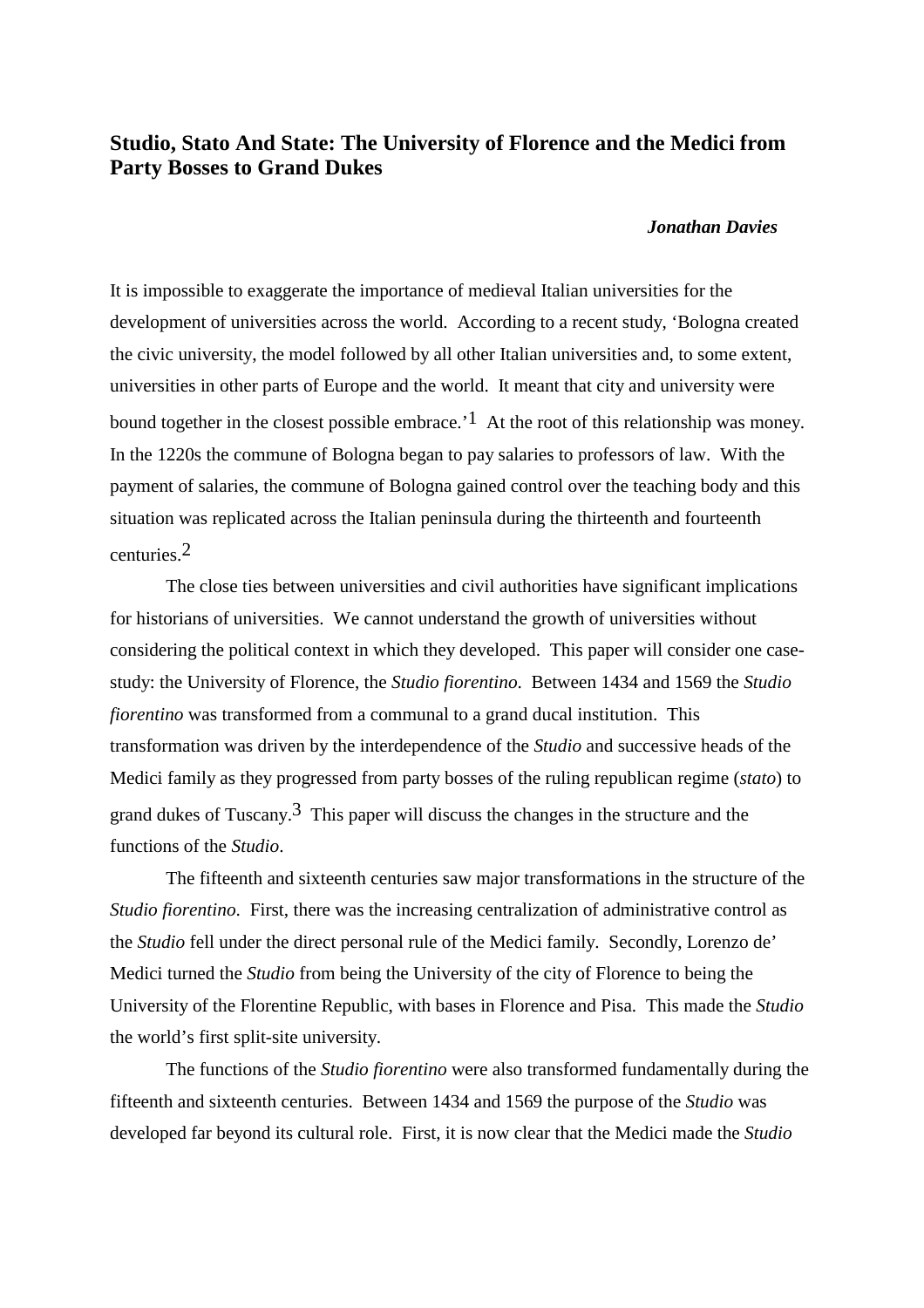an important political powerbase. Secondly, the *Studio* was also given a major part in the relationship between Florence and the papacy.

During the last twenty years historians have at last begun to recognize the importance of the administrators appointed by the local civil authorities to run the Italian universities during the medieval and early modern periods. As Peter Denley has argued, 'The success of a university depended overwhelmingly on the ability of its administrators to woo, hire, and retain teachers of sufficient eminence to attract, in turn, a student population large enough to make operation of the *studio* worthwhile and the teachers happy to stay; and great energies went into these tasks.<sup>'4</sup>

From the foundation of the *Studio* in 1348 until its suspension in 1526, the executive of the Florentine commune usually elected boards of five to eight *ufficiali* to whom they delegated their authority over the *Studio* for a stated period of between one year and four years.5 Following the reopening of the *Studio* in 1543, there was a radical reorganization of its administration. The day-to-day running of the *Studio* was placed in the hands of the *provveditore*. He reported to the *auditore dello studio*, a kind of minister of education who was the personal representative of Cosimo de' Medici, duke of Florence from 1537 and grand duke of Tuscany from 1569. Both the *provveditore* and the *auditore* were appointed by the duke/grand duke.6

Yet in fact Medicean control of the administration of the *Studio* had begun with the political triumph of Cosimo de' Medici ('il Vecchio') in 1434 and it had increased throughout the fifteenth century. Between 1426 and 1434 Florentine politics had become increasingly riven by factionalism. It is now clear that the *Studio* was an important focus of this factionalism. Eleven of the *ufficiali* who served during this period were involved with the conflict. Seven of these *ufficiali* were either members or supporters of the Medici family. On the opposing side there were four *ufficiali* who were to be exiled or otherwise punished following the return of Cosimo de' Medici from exile in 1434. The political importance of the *Studio* was shown clearly during the critical year of 1433 when the *ufficiali* included both a leader of the Medici party, Niccolò Valori, and one of the foremost opponents of the Medici, Giovanni Gianfigliazzi.7

The factional divisions of the *ufficiali* were exacerbated by Francesco Filelfo, who taught rhetoric and poetry at the *Studio* between 1429 and 1434 and Dante in the cathedral between 1431 and 1434. Filelfo received his appointment at the *Studio* with the support of Palla Strozzi and Cosimo de' Medici. While Filelfo remained close to Palla, his relations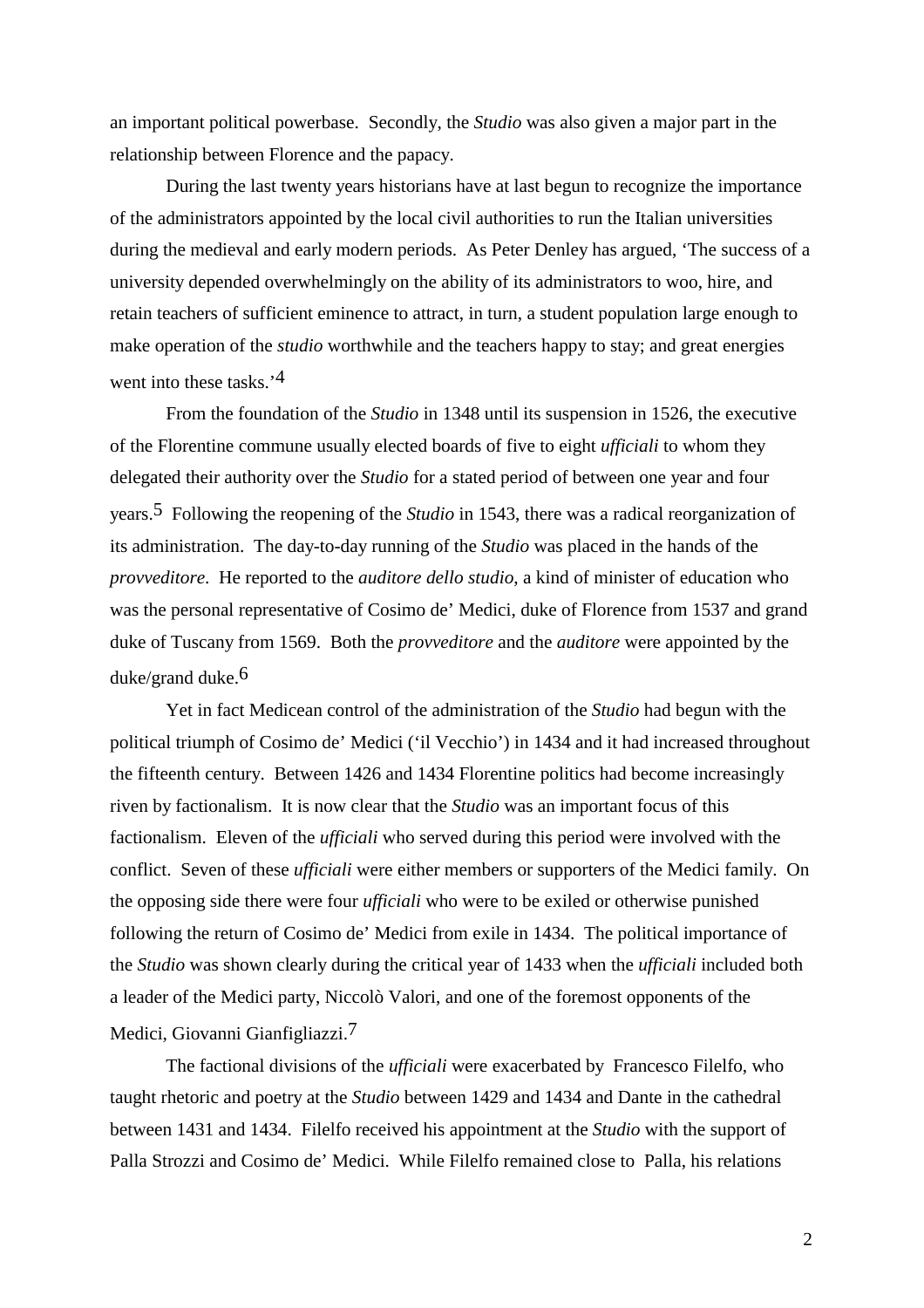with Cosimo soon began to cool. The main motive for this estrangement was the support given by the Medici to Filelfo's rival, Carlo Marsuppini. Although Filelfo was replaced at the *Studio* by Marsuppini in October 1431, Filelfo was reinstated two months later and criticized his enemies fiercely in a public lecture held in the cathedral. According to one eye-witness, this oration caused the earth to quake. The conflict came to a head in May 1433, when Filelfo was attacked and and his face was cut severely as he walked to the *Studio*. Filelfo saw the Medici as the prime movers behind the attack and it is unsurprising that when Cosimo was arrested in September 1433, Filelfo called for his execution. Following Cosimo's return from exile in October 1434, Filelfo fled to Siena.<sup>8</sup>

Fearful of further demagogy, the Medici were quick to impose control on the *Studio*. The new board of *ufficiali* included three of Cosimo's closest supporters: Lorenzo de' Medici, Niccolò Niccoli, and Alamanno Salviati. Members of the Medici family tried to maintain control of the *Studio* throughout the period from 1434 to 1473. At first the supervision of the *Studio* was led by Lorenzo de' Medici, but he died in 1440 and his place was taken by Cosimo's son, Piero. Although Piero made the strongest commitment, he was not the only member of the Medici family to serve as an *ufficiale dello studio* during this period; his brother Giovanni served in the post from 1447 to 1448. The continuing personal interest of Cosimo in the *Studio* should not be overlooked either. At the start of a 1460 debate on the possible transfer of the *Studio* to Pisa, two speakers wished that both Piero and Cosimo should be consulted. Since this is one of only four references to Cosimo to be made in the advisory debates between 1454 and 1463, contemporaries knew that the *Studio* was close to Cosimo's heart. This was shown again in January 1461 when the Aretine ambassadors in Florence were authorized to approach Cosimo in the hope that the *Studio* would be transferred to Arezzo.9

Most of the leading figures of the Medici regime served as *ufficiali dello studio* themselves. The involvement of these men with the *Studio* can be established by comparing the *ufficiali* with those men who served as *accoppiatori*, the officials who administered the election of the executive of the Florentine commune. The *accoppiatori* possessed significant political power and Nicolai Rubinstein argues that they may be seen 'as "representative" of the inner circle of the régime.'10 Between 1434 and 1473 eleven men served as *accoppiatori* before serving as *ufficiali dello studio*. Eight men served as *accoppiatori* while serving concurrently as *ufficiali dello studio*. Thirty-three men served as *accoppiatori* after serving as *ufficiali dello studio*.11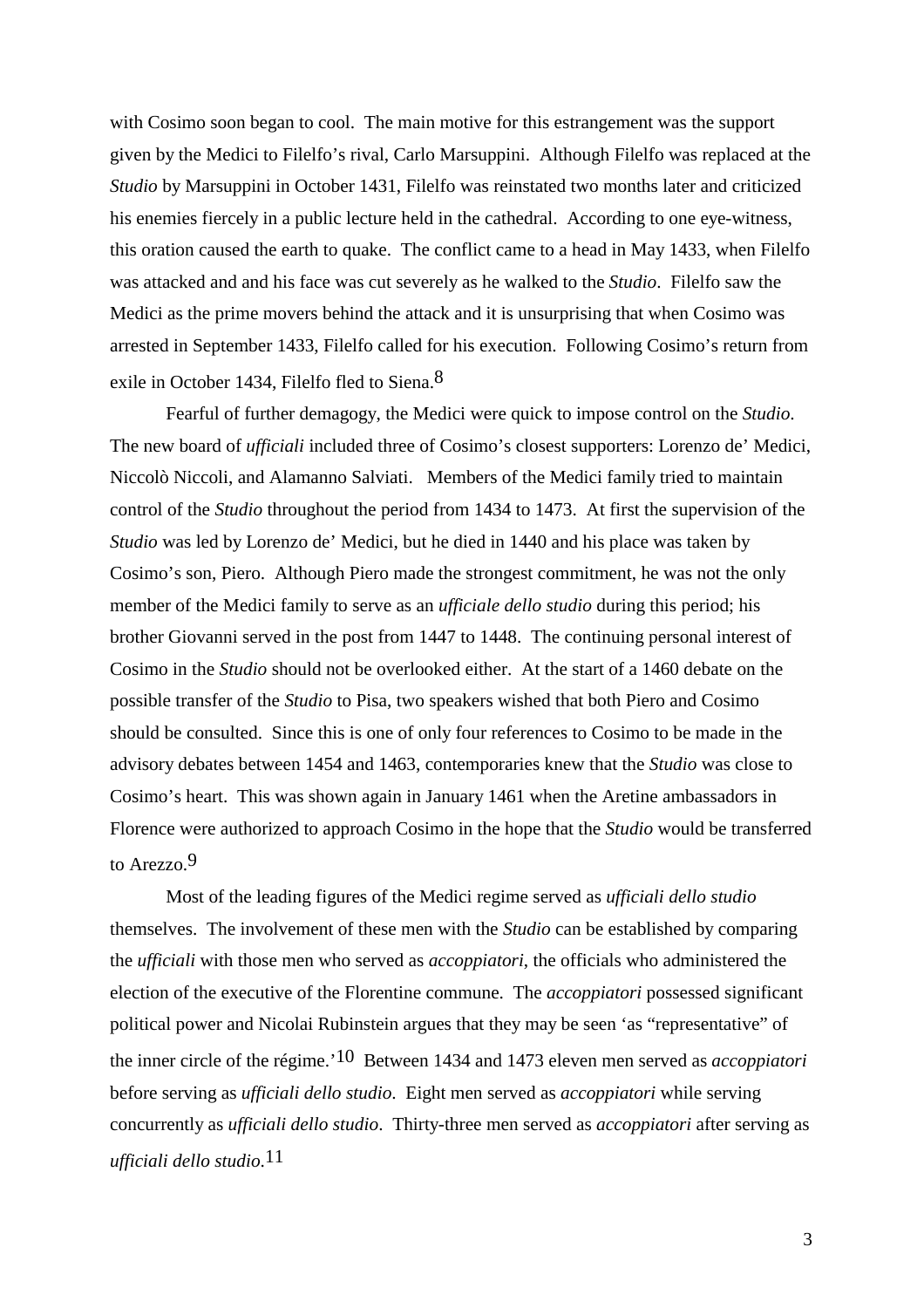Medicean control of the administration of the *Studio* reached its apogee during the ascendancy of Lorenzo de' Medici. Lorenzo served as an *ufficiale dello studio* from 1473 to 1483, a length of service without precedent. As his latest biographer, F.W. Kent, points out, there are '...scores of carefully documented examples of Lorenzo's acting as the successful *maestro* of this, perhaps his pet, *bottega*.'12 According to James Hankins, the *Studio* became '...the centerpiece of [Lorenzo's] literary and philosophical patronage...'13

It was Lorenzo who oversaw the most radical reorganization of the structure of the *Studio fiorentino*: its transformation from being the University of the city of Florence to being the University of the Florentine Republic with bases in Florence and Pisa. In December 1472 the legislature of the commune of Florence agreed that from November 1473 only grammar and rhetoric would be taught in Florence while all the other subjects would be taught in Pisa.14 Paradoxically as the administrative control of the Medici over the *Studio* was further centralized, the *Studio* was decentralized geographically.

As with its structures, the functions of the *Studio fiorentino* were also transformed between 1434 and 1569. During the 1470s Lorenzo de' Medici turned the *Studio* into a political powerbase. There was a pressing need for such a powerbase. After the death of his father in 1469, opposition to the succession of Lorenzo had grown in Florence. By 1471 the duke of Milan was urging his ambassador in Florence to get Lorenzo to secure his position. Lorenzo hoped to achieve this goal through reforms of a series of major Florentine institutions. However, in 1472 these reforms failed to receive the necessary approval. Frustrated by the this failure, Lorenzo's hopes of strengthening his position began to focus on the institution over which his family had maintained close control for nearly forty years, the *Studio fiorentino*. Significant powers over the Florentine taxation and judicial systems were given to the *ufficiali dello studio*. In 1475 the Florentine legislative councils agreed to allow the Florentine executive to appoint *ufficiali delle grazie* who would oversee the collection of outstanding taxes. The executive decided that the *ufficiali dello studio* would also act as the *ufficiali delle grazie*. This delegation of authority to the *ufficiali dello studio* was completely unprecedented. There can be no explanation for this other than that it was done at the will of Lorenzo. Since the *ufficiali delle grazie* were to decide who would pay outstanding taxes, the office would be particularly useful to Lorenzo as he developed his network of political patronage. At first the term of office of the *ufficiali delle grazie* was only six months. However, it was extended repeatedly until 1477. In that year the powers of the *ufficiali dello studio* were increased still further when the dominant legislative council decided to abolish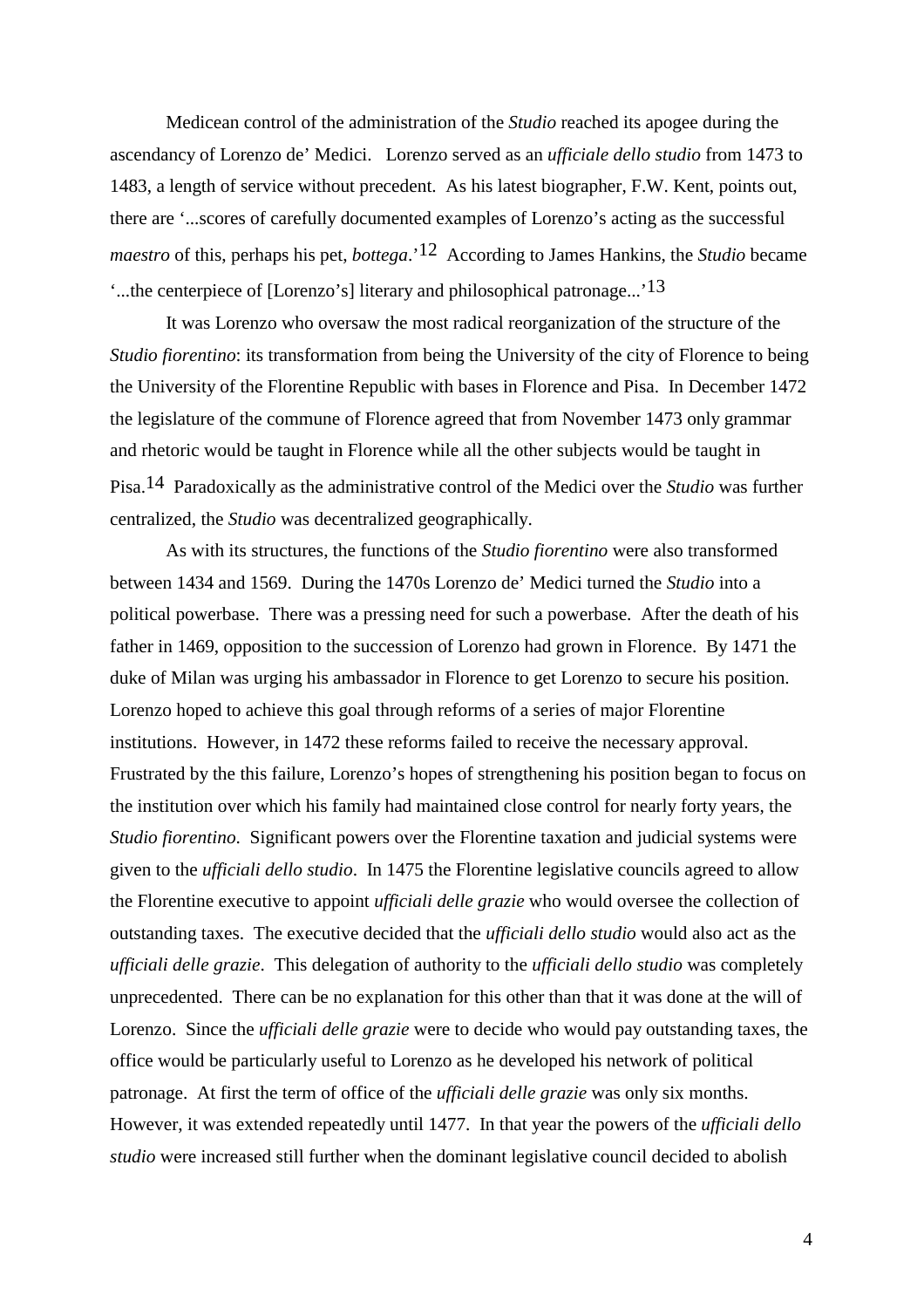the ancient judicial office of the *capitano del popolo*. The *capitano* was to be replaced by 'an excellent doctor' who was to be appointed by the *ufficiali dello studio*. 15

During Lorenzo's ascendancy the *Studio fiorentino* was placed not only at the heart of Florentine political life but also at the centre of the Florentine relationship with the papacy. Since the 1420s the Florentine government had sought to gain access to ecclesiastical wealth by obtaining a licence from the pope to tax the clergy of the Florentine Republic for the benefit of the *Studio*. The importance of this issue cannot be exaggerated. According to Anthony Molho, 'The entire question of the relations between the Papacy and Florence... revolves as much as anything around the issues of the rights of the Papacy and of the Florentine government to tax the clergy of the Florentine region...'<sup>16</sup>

Although Martin V approved a tax on behalf of the *Studio* in 1429, this tax was shortlived. It was only in the 1470s that papal licences began to be granted regularly. In July 1473 Lorenzo was informed of attempts to persuade the papacy to approve a tax for the benefit of the *Studio*. In December 1473 the Florentine ambassador in Rome, Matteo Palmieri, was ordered to ask the pope 'for help from our priests in our public needs.' However, it was not until January 1476 that Sixtus IV finally approved a tax on the clergy of the Florentine Republic which would raise 5,000 ducats annually for five years to pay towards the costs of the *Studio*. This privilege was renewed by Innocent VIII in 1487 and by Alexander VI in 1493 and 1498.17

Florentine efforts to gain access to ecclesiastical wealth by means of the *Studio* continued during the sixteenth century and again members of the Medici family played key roles. In 1516 Leo X approved the collection of taxes of 3,000 ducats a year for five years. In 1521 Leo renewed the privilege for a further five years but increased the sum to 5,000 ducats a year. This privilege was renewed for a further five years by Clement VII in 1525. However, from June to November 1526 the *Studio* was closed by plague. It was formally suspended by the *ufficiali dello studio* in December 1526. When the *Studio* reopened in 1543, Paul III approved a five-year tax at the personal request of Cosimo de' Medici, the duke of Florence. Significantly, no fixed sum was specified. Instead the tax was to provide as much money as the *Studio* required. The privilege was renewed by Paul in 1548 and by Julius III in 1554, again at Cosimo's personal request. Finally, in 1564 Pius IV made the privilege permanent so long as the *Studio* continued to operate.18

What lessons can we learn from the case of the *Studio fiorentino*? First, the development of a university needs to be studied in its political context. Secondly, the growth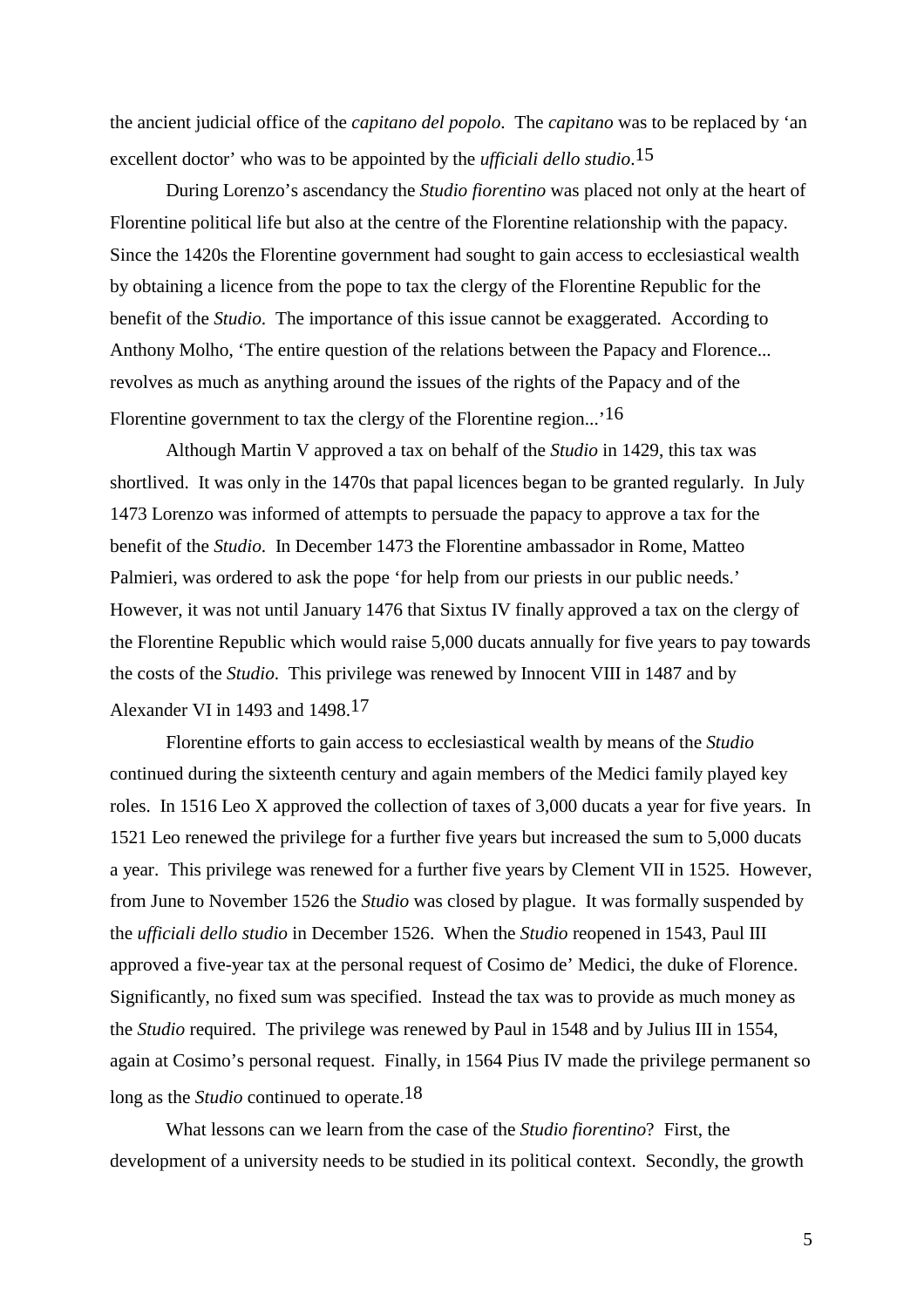of a university can be shaped as much by its administrators as by its professors and students and we must study the actions and motives of these administrators. Finally, the functions of a university can exceed its cultural role and we must be aware of these other possible uses.

## *NOTES*

1. Paul F. Grendler, "The University of Bologna, the city, and the papacy," *Renaissance Studies* 13 (1999), 475–85 (475–6).

2. Ibid., 475; Alan B. Cobban, "Elective Salaried Lectureships in the Universities of Southern Europe in the Pre-Reformation Era," *Bulletin of the John Rylands University Library of Manchester* 67 (1985), 662–87.

3. For the definition of *stato*, see Nicolai Rubinstein, "Notes on the word *stato* in Florence before Machiavelli," in *Florilegium Historiae*, ed. J.G. Rowe and W.H. Stockdale (Toronto, 1971), 314–26.

4. Peter Denley, "The Social Function of Italian Renaissance Universities: Prospects for Research," *CRE Information* 62 (1983), 47–58 (50).

5. Jonathan Davies, *Florence and its University during the Early Renaissance* (Leiden and Boston, 1998), 10–12; Amando F. Verde, *Lo Studio fiorentino, 1473–1503: Ricerche e Documenti*, 5 vols. to date (Florence and Pistoia, 1973–), i, 263–6, 271–82; Armando F. Verde, "Il secondo periodo de Lo Studio fiorentino (1504–1528)," in *L'università e la sua storia: Origini, spazi istituzionali e pratiche didattiche dello Studium cittadino*, ed. Paolo Renzi (Siena, 1998), 105–31.

6. Danilo Marrara, "L'età medicea," in *Storia dell'Università di Pisa* (1 vol. to date; Pisa, 1993–), i, book 1, 79–187 (89–92); Giovanni Cascio Pratilli, *L'Università e il Principe: Gli Studi di Siena e di Pisa tra Rinascimento e Controriforma* (Florence, 1975), 128–31.

7. Davies, *Florence*, 80–1.

8. Ibid., 83–5.

9. Ibid., 86–7.

10. Nicolai Rubinstein, *The Government of Florence under the Medici (1434–1494)* (Oxford, 1966), 134.

11. Davies, *Florence*, 87–8.

12. F.W. Kent, "Patron-Client Networks in Renaissance Florence and the Emergence of Lorenzo as 'Maestro della Bottega'," in *Lorenzo de' Medici: new perspectives*, ed. Bernard